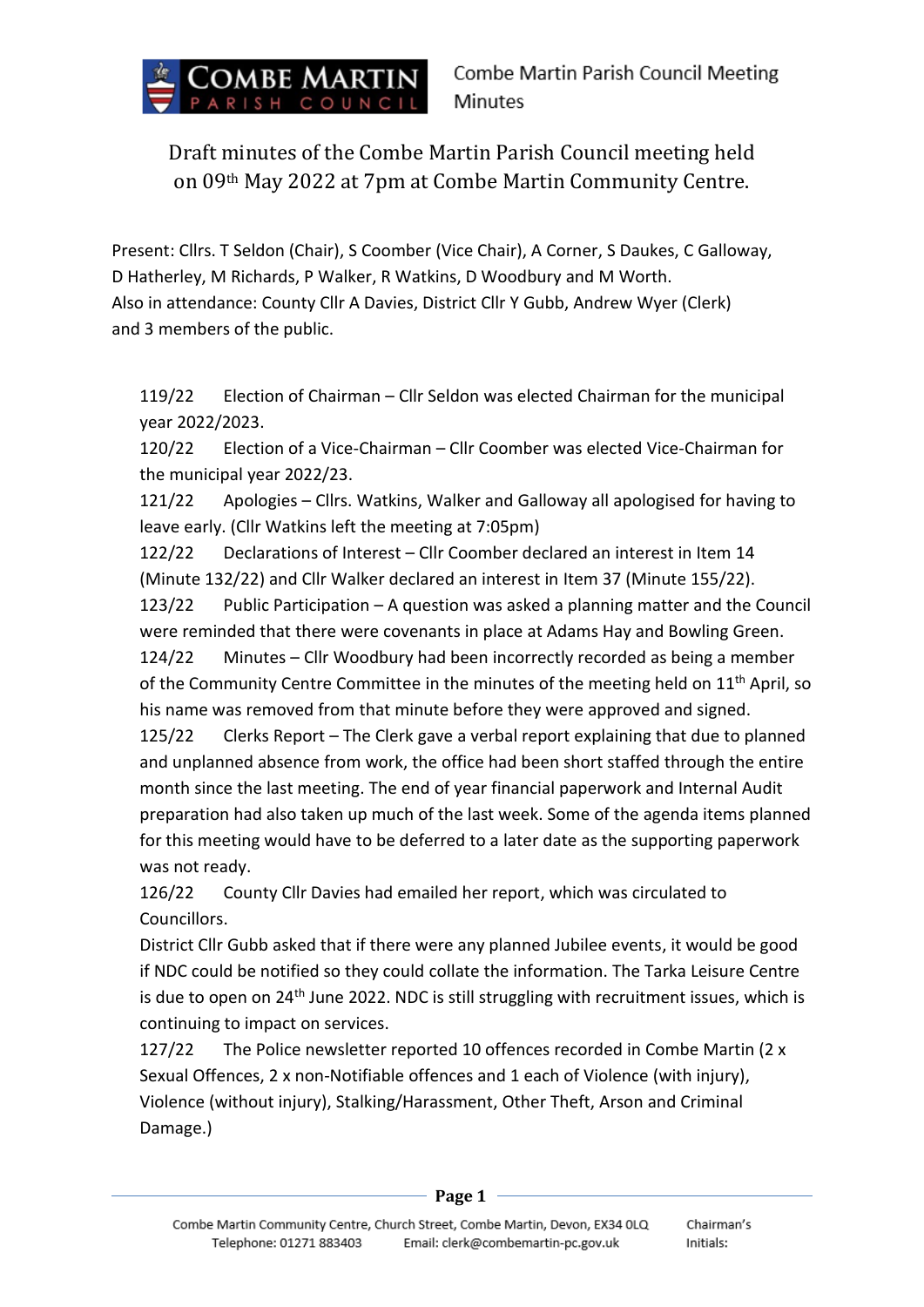

128/22 **[75250](https://planning.northdevon.gov.uk/Planning/Display/75250)** – It was RESOLVED to support the application for the creation of external access staircase to serve Flat 4 at Oakville, King Street, Combe Martin, EX34 0NW. [Map](https://combemartinpc.sharepoint.com/:b:/s/CouncilDocuments/EZzfh0qmjJhMupN83ib5rGoBwiPZ8qqaBikmTOlmEwzpFw?e=RHbUGz)

129/22 There were no applications from Exmoor National Park to consider. 130/22 The Council RESOLVED to note the planning decisions from North Devon Council:

**[74731](https://planning.northdevon.gov.uk/Planning/Display/74731)** – **Approval** for the extension and conversion of property to form a four bedroom town house at West Moory, Moory Meadow, Combe Martin, EX34 0DG **[74622](https://planning.northdevon.gov.uk/Planning/Display/74622)** – **Approval** for the change of use from commercial (former bank) to create residential extension at The Bank House, High Street, Combe Martin, EX34 0EB **[74542](https://planning.northdevon.gov.uk/Planning/Display/74542)** – **Refusal** for proposed conversion of outbuilding to residential unit at Pack Of Cards, High Street, Combe Martin, EX34 0ET

131/22 There were no decisions from Exmoor National Park to note.

132/22 Finance – The Council approved the list of May payments totalling £12731.32

133/22 The monthly finance reports were deferred to next meeting.

134/22 Code of Conduct – It was RESOLVED to adopt the new Code of Conduct.

135/22 Review of Committees – The Terms of Reference for the "Personnel", "Community Centre" and "Finance & Policies" committees we confirmed as published. The Clerk was asked to investigate what happened to the some of the roles of the "Park & Open Spaces" committee, when it was merged with "Assets". The "Emergency"

Committee Terms of Reference were approved but it was identified that the actual Emergency Plan needs to be reviewed. Councillors confirmed that they understood and agreed that the Personnel Committee had delegated authority to agree pay rates and employment terms and conditions with employees.

136/22 Council Appointments – It was RESOLVED that Cllr Coomber should join the Community Centre Committee. A vacancy on the Emergency Committee for a member of the public, still exists, as does a Council representative to the Combe Martin Business Association.

137/22 Standing Orders – Deferred to the next Finance & Policy Committee meeting. 138/22 Financial Regulations – Deferred to the next Finance & Policy Committee meeting.

139/22 Asset Register - Deferred to the next Finance & Policy Committee meeting.

140/22 Insurance – The Clerk was able to assure the Council that they had comprehensive insurance.

141/22 Subscriptions - Deferred to the next Finance & Policy Committee meeting.

142/22 Complaints - Deferred to the next Finance & Policy Committee meeting.

143/22 FOI & Data Policies - Deferred to the next Finance & Policy Committee meeting.